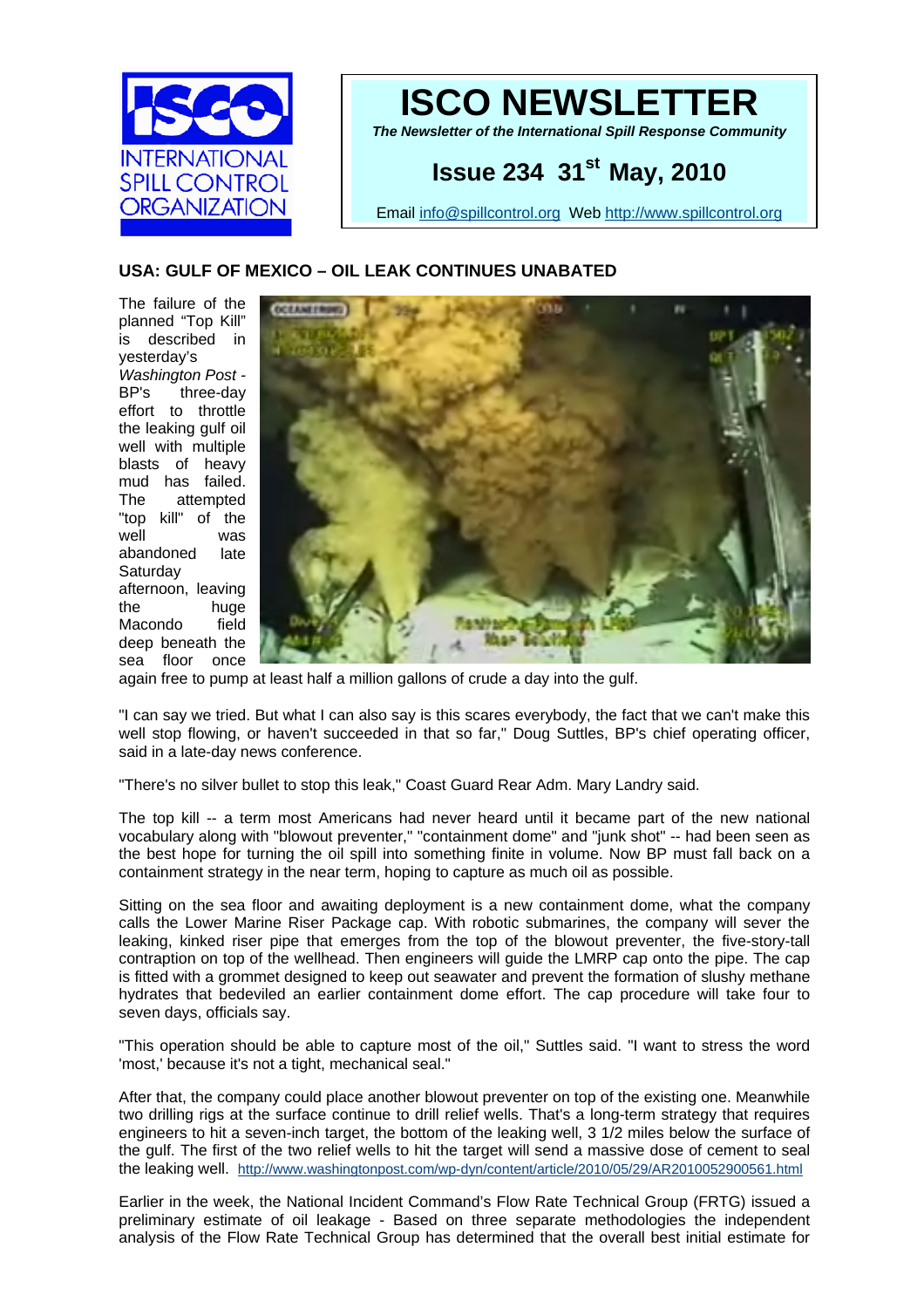the lower and upper boundaries of flow rates of oil is in the range of 12,000 and 19,000 barrels per day.

Concerns continue to mount over the unprecedented levels of dispersant usage, both surface spraying and underwater oil treatment, and the vast plumes of oil suspensions reported by scientists on the *RV Pelican*. The NOAA Ship *Gordon Gunter* has been mobilised to conduct sampling in the Gulf, and will expand its mission to use its sophisticated sonar equipment and other scientific instruments to help define the subsurface plume. Another NOAA Ship, the *Thomas Jefferson*, has completed a five-day mission to gather data on surface and deep currents that are distributing the oil. On June 1, the 204-foot survey vessel will set sail again to conduct sonar surveys, measure water chemistry, and take water samples.

So far, shoreline impacts of the spill have been fairly limited – around 70 miles of the coast of Louisiana – but areas affected include sensitive marshlands. Shoreline protection and clean-up measures continue unabated and on May 27 it was reported that Admiral Allen, approved the implementation of a section of Louisiana's barrier island project proposal that could help stop oil from coming ashore and where work could be completed the fastest.

 As of yesterday, the statistics are - more than 20,000 personnel are currently responding to protect the shoreline and wildlife; more than 1,400 vessels are responding on site, including skimmers, tugs, barges, and recovery vessels to assist in containment and cleanup efforts—in addition to dozens of aircraft, remotely operated vehicles, and multiple mobile offshore drilling units; approximately 1.9 million feet of containment boom and 1.8 million feet of sorbent boom have been deployed to contain the spill—and approximately 390,000 feet of containment boom and 1.27 million feet of sorbent boom are available; approximately 12.1 million gallons of an oil-water mix have been recovered; approximately 910,000 gallons of dispersant have been deployed—720,000 on the surface and 180,000 subsea. More than 450,000 gallons are available; 17 staging areas are in place and ready to protect sensitive shorelines.

#### **SINGAPORE: OIL SPILL CLOSES SINGAPORE BEACHES**



Thursday, May 27th, 2010 - An estimated 4.3 miles of beach on Singapore's east coast have been closed due to an oil spill from Tuesday's ship collision. Traces of oil were found on shore, prompting signs warning beach goers of the contaminated water. The affected beach stretches from the National Sailing Centre to the waters near Gold Kist Bea ch Resort.

The Malaysian flagged tanker MT BUNGA KELANA 3 collided with the MV WAILY, a St. Vincent and The Grenadines flagged bulk carrier, early Tuesday morning May 25 in the Singapore Strait, about 8 m iles from Singapore's coast.

Despite the quick response by clean up crews, the oil reached shore Wednesday afternoon. Patches of oil were also found near the coast between Tanah Merah Ferry Terminal and Changi Naval Base. The National Environmental Agency (NEA) has deployed crews to clean up both sites and is advising the public to avoid these beaches. Containment and clean up also took place at a rock bund near the SAF Yacht Club where traces of oil turned up as early as Wednesday morning. Restaurants along the coast say the pungent smell of oil is affecting th eir business and fish farms in th e area were scrambling to protect their farms from contamination.

The Maritime and Port Authority (MPA) continue work to contain the oil spill at the site of the collision About 15 vessels and over 120 people were deployed to clean up the spill. Original reports said that 18,325 barrels or about 770,000 gallons spilled, but experts estimate that number is higher.

#### **USA: TRANS-ALASKA PIPELINE SPILL TOLL 5,000 BARRELS**

This week's oil spill from the trans-Alaska pipeline totaled about 5,000 barrels, making it the thirdlargest spill ever from the 800-mile pipeline. The new estimate of the spill size Friday compares with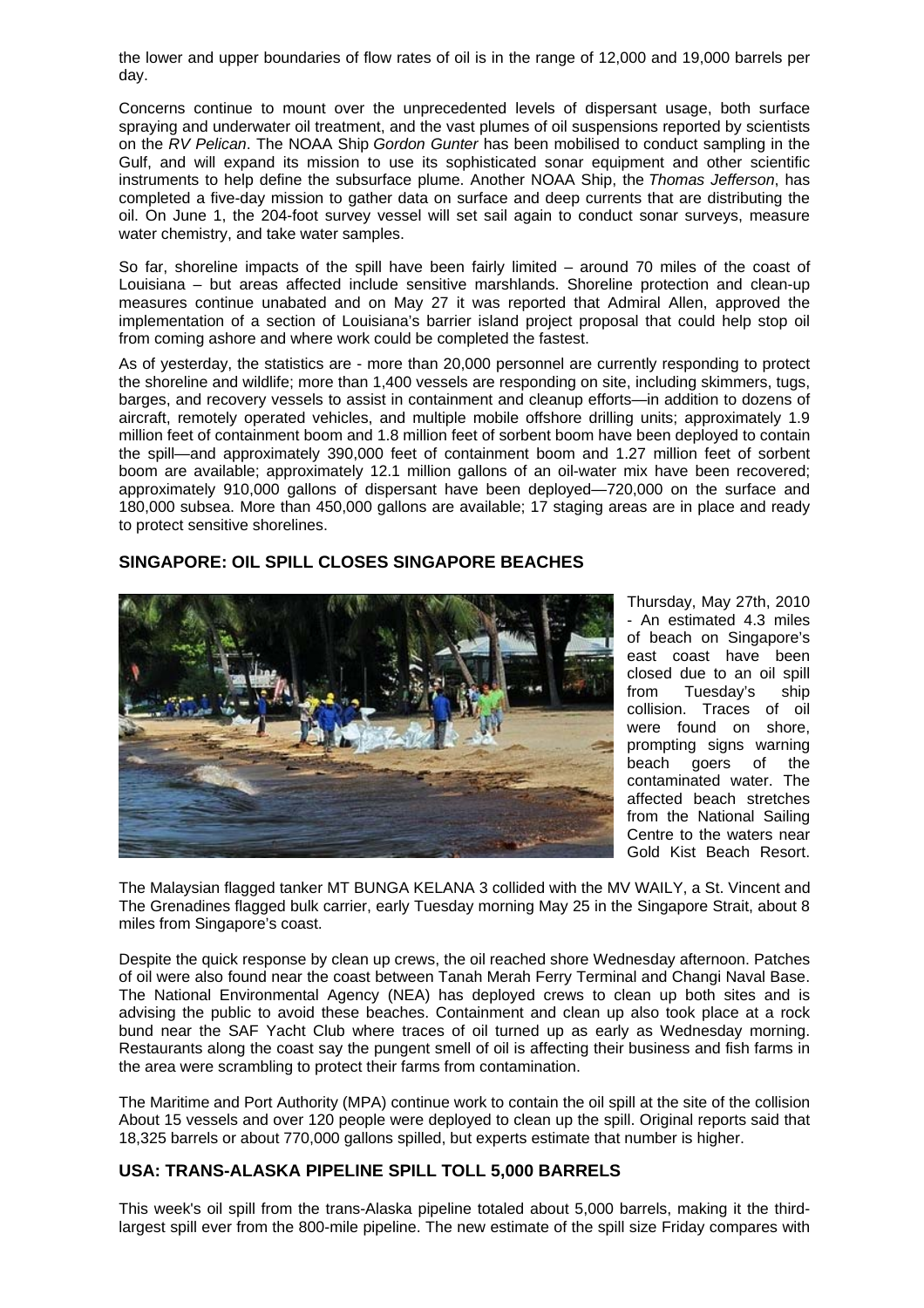earlier estimates from the company that runs the pipeline that "up to several thousand" barrels spilled.

That company, Alyeska Pipeline Service Co., restarted the pipeline just before 5 p.m. Friday. Alyeska kept the pipeline shut down for more than three days after discovering the spill at Pump Station 9 near Delta Junction on Tuesday.

The shutdown forced North Slope oil companies to slash production to 8 percent of normal to keep the limited oil-storage capacity near the oil fields from filling while Alyeska dealt with the spill.

maintenance check, power went out, causing a valve to open and channel oil into a storage tank, which overflowed. Oil streamed into a bermed secondary containment area. That containment area is lined with an impermeable liner and state and company officials say no oil escaped from the area. Read more: http://www.adn.com/2010/05/28/1298543/alyeska-awaits-federal-ok-to-restart.html Lack of storage capacity at Pump Station 9 contributed to Tuesday's spill. During a routine

#### **[NORWAY: GAS BUILD-UP THREATENS NORTH SEA OIL RIG](http://www.guardian.co.uk/business/oil)**

[Ninety](http://www.guardian.co.uk/business/oil) oil [workers have been evacuated from a North Sea rig as engineers fight to control a huge](http://www.guardian.co.uk/environment/blog/2010/may/27/bp-oil-spill-top-kill)  [build up of pressure](http://www.guardian.co.uk/environment/blog/2010/may/27/bp-oil-spill-top-kill) in a well which critics say has the potential to blow-up the platform and cause a major environmental problem. The Norwegian company Statoil has been pumping cement into an offshore well on the Gullfaks field in an operation similar to the one being attempted today by BP in the Gulf of Mexico.

The equivalent of around 70,000 barrels of oil a day of production from the Gullfaks C, Tordis and Gimle platforms has been shut down and more than 90 staff evacuated from the area, which lies in Norwegian waters.The country's industry regulator said it was the third well control incident on Gullfaks in the past six months.

Jake Molloy, offshore organiser of the RMT union in Aberdeen, said the case also highlighted the continuing dangers of oil extraction off Britain's coast. He added: "The huge gas bubble under the Gullfaks has the potential to threaten the platform."

However, Statoil said today that the well was being brought under control. "We had a build-up in the oil group in London. http://www.guardian.co.uk/environment/2010/may/27/north-sea-oil-rig-gas-threat pressure and the barriers (through the blowout preventer) worked as they should. We are now pumping cement into the well and the pressure is starting to fall," said Kai Neilsen, a spokesman for

#### **CANADA: OCEAN QUEST ADVENTURE DISCOVER SPECTACULAR IMAGES OF WW2 WRECKS USING TRITECH'S STARFISH**

StarFish 450F, the shallow water sidescan sonar system from Tritech International, recently completed the successful deployment of a wreck dive in the low-visibility waters of Conception Bay off Canada's Atlantic Coast.

during the war. StarFish was able to clearly scan the wreck of SS Rose Castle where visible structures, as identified in the scan images, included rigging, substructures and cargo holds. At The high performance StarFish 450Fsonar was able to operate at low-range, enabling the wreck team from Ocean Quest Adventure Resort (OCAR) to collect amazing detail of World War II (WW2) ships, SS Rose Castle and PLM-27, which were hit simultaneously and sunk by a German U-Boat approximately 160 feet deep, this wreck is the deeper of the two wrecks scanned by the OCAR team in Conception Bay. More info at: www.tritech.co.uk

#### **USA: GULF OIL SPILL: NSF AWARDS RAPID RESPONSE GRANT TO STUDY MICROBES' NATURAL DEGRADATION OF OIL**

To understand how the use of dispersants impacts the degradation of oil in the Gulf of Mexico, the National Science Foundation (NSF) has awarded a rapid response grant to scientist David Valentine of the University of California at Santa Barbara and colleagues.

The massive release of oil from the Deepwater Horizon incident on April 20, 2010, has led to an unprecedented use of oil dispersants, which include a mix of surfactant compounds designed to dissolve oil and to prevent slick formation.

The team seeks to understand how the dispersants added to the spill will interact with natural compounds produced by microbes, and how this will impact the ability of different microbes to break down the oil.